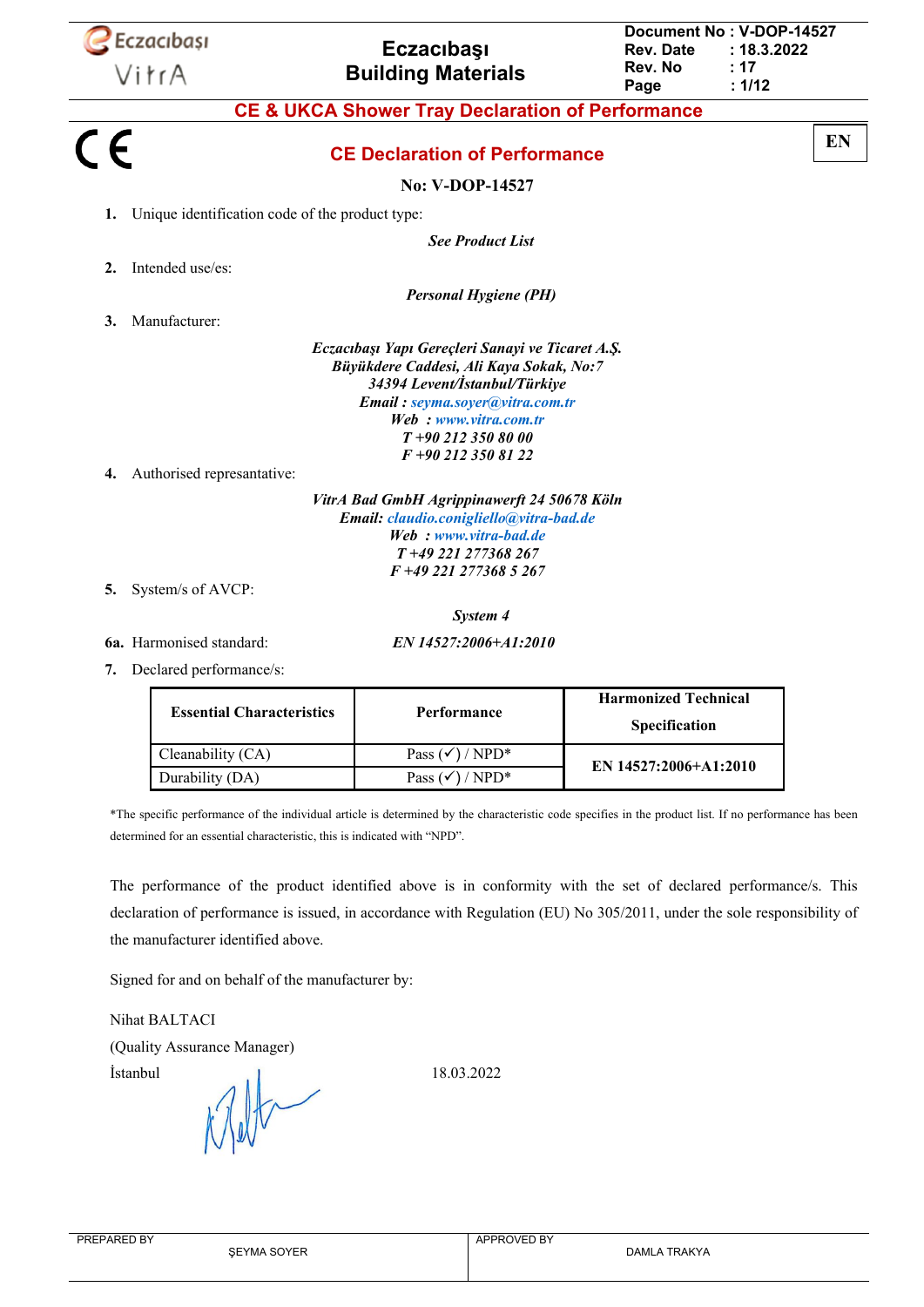| Eczacıbaşı |                                                 | <b>Eczacibasi</b>                                                                                                                                                                                                                   | <b>Rev. Date</b> | Document No: V-DOP-14527<br>: 18.3.2022 |    |
|------------|-------------------------------------------------|-------------------------------------------------------------------------------------------------------------------------------------------------------------------------------------------------------------------------------------|------------------|-----------------------------------------|----|
|            | VitrA                                           | <b>Building Materials</b>                                                                                                                                                                                                           | Rev. No<br>Page  | :17<br>: 2/12                           |    |
|            |                                                 | <b>CE &amp; UKCA Shower Tray Declaration of Performance</b>                                                                                                                                                                         |                  |                                         |    |
| UK<br>CA   |                                                 | <b>UKCA Declaration of Performance</b>                                                                                                                                                                                              |                  |                                         | EN |
|            |                                                 | <b>No: V-DOP-14527</b>                                                                                                                                                                                                              |                  |                                         |    |
| 1.         | Unique identification code of the product type: |                                                                                                                                                                                                                                     |                  |                                         |    |
|            |                                                 | <b>See Product List</b>                                                                                                                                                                                                             |                  |                                         |    |
| 2.         | Intended use/es:                                |                                                                                                                                                                                                                                     |                  |                                         |    |
|            |                                                 | <b>Personal Hygiene (PH)</b>                                                                                                                                                                                                        |                  |                                         |    |
| 3.         | Manufacturer:                                   |                                                                                                                                                                                                                                     |                  |                                         |    |
|            |                                                 | Eczacıbaşı Yapı Gereçleri Sanayi ve Ticaret A.Ş.<br>Büyükdere Caddesi, Ali Kaya Sokak, No:7<br>34394 Levent/İstanbul/Türkiye<br>Email: seyma.soyer@vitra.com.tr<br>Web: www.vitra.com.tr<br>$T+902123508000$<br>F +90 212 350 81 22 |                  |                                         |    |
| 4.         | Authorised represantative:                      |                                                                                                                                                                                                                                     |                  |                                         |    |
| 5.         | System/s of AVCP:                               | VitrA Bad GmbH Agrippinawerft 24 50678 Köln<br>Email: claudio.conigliello@vitra-bad.de<br>Web: www.vitra-bad.de<br>$T+49221277368267$<br>F +49 221 277368 5 267                                                                     |                  |                                         |    |
|            |                                                 | System 4                                                                                                                                                                                                                            |                  |                                         |    |
|            |                                                 |                                                                                                                                                                                                                                     |                  |                                         |    |

**6a.** Harmonised standard: *EN 14527:2006+A1:2010*

**7.** Declared performance/s:

| <b>Essential Characteristics</b> | Performance                | <b>Harmonized Technical</b><br><b>Specification</b> |  |
|----------------------------------|----------------------------|-----------------------------------------------------|--|
| Cleanability (CA)                | Pass $(\checkmark)$ / NPD* | EN 14527:2006+A1:2010                               |  |
| Durability (DA)                  | Pass $(\checkmark)$ / NPD* |                                                     |  |

\*The specific performance of the individual article is determined by the characteristic code specifies in the product list. If no performance has been determined for an essential characteristic, this is indicated with "NPD".

The performance of the product identified above is in conformity with the set of declared performances. This declaration of performance is issued, in accordance with Regulation (EU) No 305/2011, as it is effect in the United Kingdom under the sole responsibility of the manufacturer identified above.

Signed for and on behalf of the manufacturer by:

Nihat BALTACI (Quality Assurance Manager)

Istanbul  $\left\| \int_{\mathbb{R}} \int_{\mathbb{R}} \right\| \left\| \int_{\mathbb{R}} \right\| \leq 1$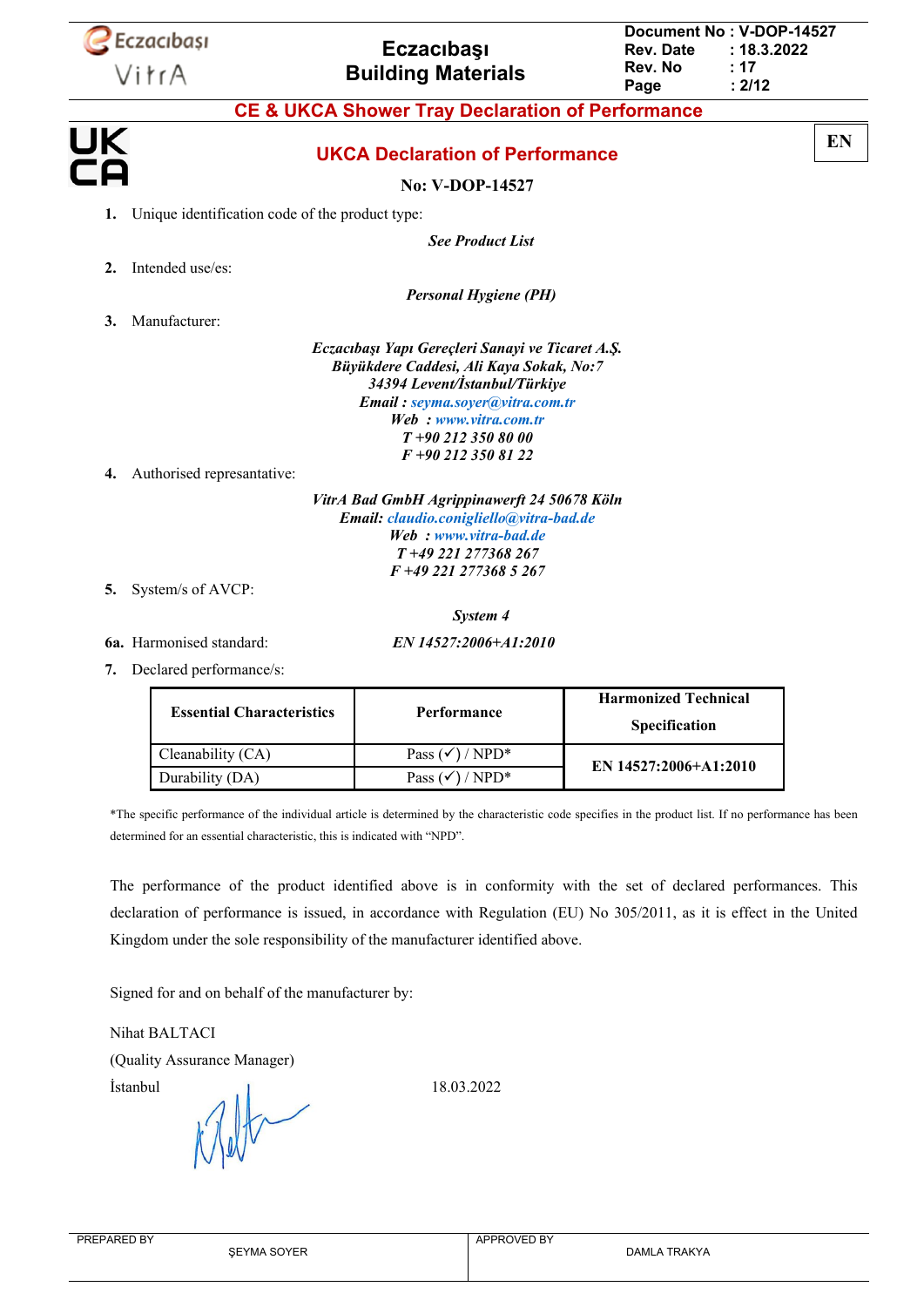|            | Eczacıbaşı                                       | Eczacıbaşı                                                                                                                                                                                                   | Document No: V-DOP-14527<br><b>Rev. Date</b> | : 18.3.2022    |    |
|------------|--------------------------------------------------|--------------------------------------------------------------------------------------------------------------------------------------------------------------------------------------------------------------|----------------------------------------------|----------------|----|
| VitrA      |                                                  | <b>Building Materials</b>                                                                                                                                                                                    | Rev. No<br>Page                              | : 17<br>: 3/12 |    |
|            |                                                  | <b>CE &amp; UKCA Shower Tray Declaration of Performance</b>                                                                                                                                                  |                                              |                |    |
| $\epsilon$ |                                                  | <b>CE Leistungserklärung</b>                                                                                                                                                                                 |                                              |                | DE |
|            |                                                  | No: V-DOP-14527                                                                                                                                                                                              |                                              |                |    |
| 1.         | Eindeutiger identifikationscode des produkttyps: |                                                                                                                                                                                                              |                                              |                |    |
|            |                                                  | <b>Siehe Produktliste</b>                                                                                                                                                                                    |                                              |                |    |
| 2.         | Verwendungszweck $(e)$ :                         |                                                                                                                                                                                                              |                                              |                |    |
|            |                                                  | Persönliche Hygiene (PH)                                                                                                                                                                                     |                                              |                |    |
| 3.         | Hersteller:                                      |                                                                                                                                                                                                              |                                              |                |    |
|            |                                                  | Eczacıbaşı Yapı Gereçleri Sanayi ve Ticaret A.Ş.<br>Büyükdere Caddesi, Ali Kaya Sokak, No:7<br>34394 Levent/İstanbul/Türkiye<br>Email: seyma.soyer@vitra.com.tr<br>Web: www.vitra.com.tr<br>$T+902123508000$ |                                              |                |    |
|            |                                                  | F +90 212 350 81 22                                                                                                                                                                                          |                                              |                |    |
| 4.         | Bevollmächtigter:                                |                                                                                                                                                                                                              |                                              |                |    |
|            |                                                  | VitrA Bad GmbH Agrippinawerft 24 50678 Köln<br>Email: claudio.conigliello@vitra-bad.de<br>Web: www.vitra-bad.de<br>$T+49221277368267$<br>F +49 221 277368 5 267                                              |                                              |                |    |
| 5.         | System/e von AVCP:                               |                                                                                                                                                                                                              |                                              |                |    |
|            |                                                  | System 4                                                                                                                                                                                                     |                                              |                |    |
|            | 6a. Harmonisierte norm:                          | EN 14527:2006+A1:2010                                                                                                                                                                                        |                                              |                |    |
| 7.         | Erklärte leistung:                               |                                                                                                                                                                                                              |                                              |                |    |

| <b>Wesentliche Eigenschaften</b> | Leistung                        | <b>Harmonisierte Technische</b><br><b>Spezifikation</b> |  |
|----------------------------------|---------------------------------|---------------------------------------------------------|--|
| Reinigbarkeit (CA)               | Bestanden $(\checkmark)$ / NPD* | EN 14527:2006+A1:2010                                   |  |
| Dauerhaftigkeit (DA)             | Bestanden $(\checkmark)$ / NPD* |                                                         |  |

\*Die spezifische Leistung des einzelnen Artikels wird durch den in der Produktliste angegebenen Merkmalscode bestimmt. Wurde für ein wesentliches Merkmal keine Leistung festgestellt, ist dies mit "NPD" angegeben.

Die Leistung des vorstehenden Produkts entspricht der erklärten Leistung/den erklärten Leistungen. Für die Erstellung der Leistungserklärung im Einklang mit der Verordnung (EU) Nr. 305/2011 ist allein der obengenannte Hersteller verantwortlich.

Unterzeichnet für und im Namen des Herstellers von:

Nihat BALTACI (Leiter Qualitätssicherung) Istanbul  $\left\{\left\{\right/\right\}\right\}$  18.03.2022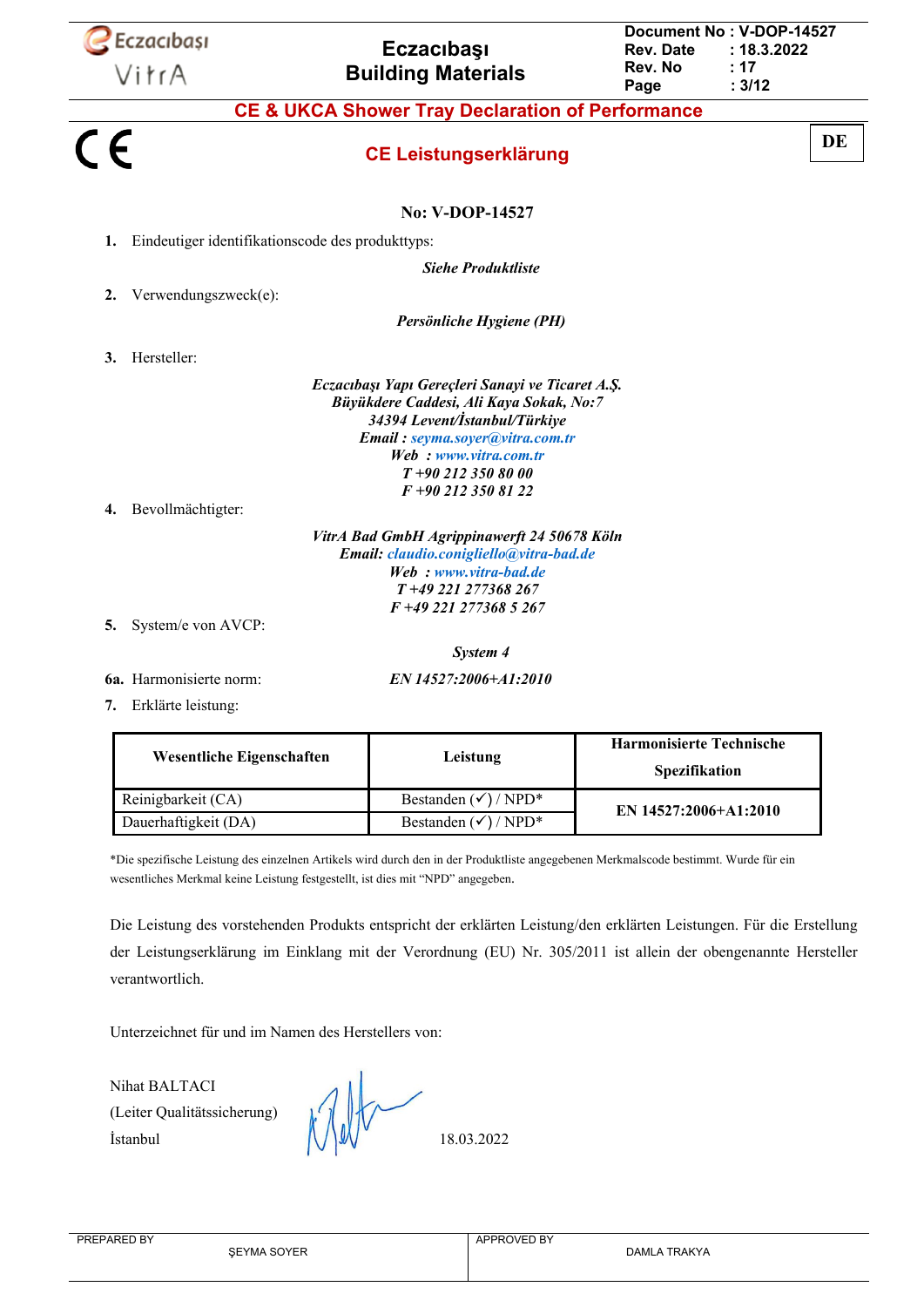| Eczacıbaşı<br>VitrA                               | <b>Eczacibasi</b><br><b>Building Materials</b>                                                                                                                                                                                     | Rev. Date<br>Rev. No<br>Page | Document No: V-DOP-14527<br>: 18.3.2022<br>: 17<br>: 4/12 |
|---------------------------------------------------|------------------------------------------------------------------------------------------------------------------------------------------------------------------------------------------------------------------------------------|------------------------------|-----------------------------------------------------------|
|                                                   | <b>CE &amp; UKCA Shower Tray Declaration of Performance</b>                                                                                                                                                                        |                              |                                                           |
| CE                                                | <b>CE Déclaration Des Performances</b>                                                                                                                                                                                             |                              | <b>FR</b>                                                 |
|                                                   | <b>No: V-DOP-14527</b>                                                                                                                                                                                                             |                              |                                                           |
| 1. Code d'identification unique du produit-type : |                                                                                                                                                                                                                                    |                              |                                                           |
|                                                   | <i>Veuillez Voir le Liste de Produits</i>                                                                                                                                                                                          |                              |                                                           |
| 2. Utilisation ou utilisations prévues :          |                                                                                                                                                                                                                                    |                              |                                                           |
|                                                   | Hygiène personnelle (PH)                                                                                                                                                                                                           |                              |                                                           |
| 3. Fabricant:                                     |                                                                                                                                                                                                                                    |                              |                                                           |
|                                                   | Eczacıbaşı Yapı Gereçleri Sanayi ve Ticaret A.Ş.<br>Büyükdere Caddesi, Ali Kaya Sokak, No:7<br>34394 Levent/İstanbul/Türkiye<br>Email: seyma.soyer@vitra.com.tr<br>Web: www.vitra.com.tr<br>$T+902123508000$<br>$F + 902123508122$ |                              |                                                           |
| Représentant autorisé :<br>4.                     |                                                                                                                                                                                                                                    |                              |                                                           |
|                                                   | VitrA Bad GmbH Agrippinawerft 24 50678 Köln<br>Email: claudio.conigliello@vitra-bad.de<br>Web: www.vitra-bad.de<br>T+49 221 277368 267<br>F +49 221 277368 5 267                                                                   |                              |                                                           |

**5.** Systèmes d'AVCP :

*Système 4*

**6a.** Norme harmonisée : *EN 14527:2006+A1:2010*

**7.** Performance déclarée :

| <b>Caractéristiques Essentielles</b> | Performance                  | <b>Spécifications Techniques</b><br><b>Harmonisées</b> |  |
|--------------------------------------|------------------------------|--------------------------------------------------------|--|
| Aptitude au nettoyage (CA)           | Réussi $(\checkmark)$ / NPD* | EN 14527:2006+A1:2010                                  |  |
| Durabilité (DA)                      | Réussi $(\checkmark)$ / NPD* |                                                        |  |

\*La performance spécifique de l'article individuel est déterminée par le code caractéristique spécifié dans la liste des produits. Si aucune performance n'a été déterminée pour une caractéristique essentielle, cela est indiqué par 'NPD'.

Les performances du produit identifié ci-dessus sont conformes à l'ensemble des performances déclarées. Cette déclaration de performance est délivrée, conformément au règlement (EU) No 305/2011, sous la seule responsabilité du fabricant identifié ci-dessus.

Signé pour et au nom du fabricant par :

Nihat BALTACI (Responsable Assurance Qualité) İstanbul 18.03.2022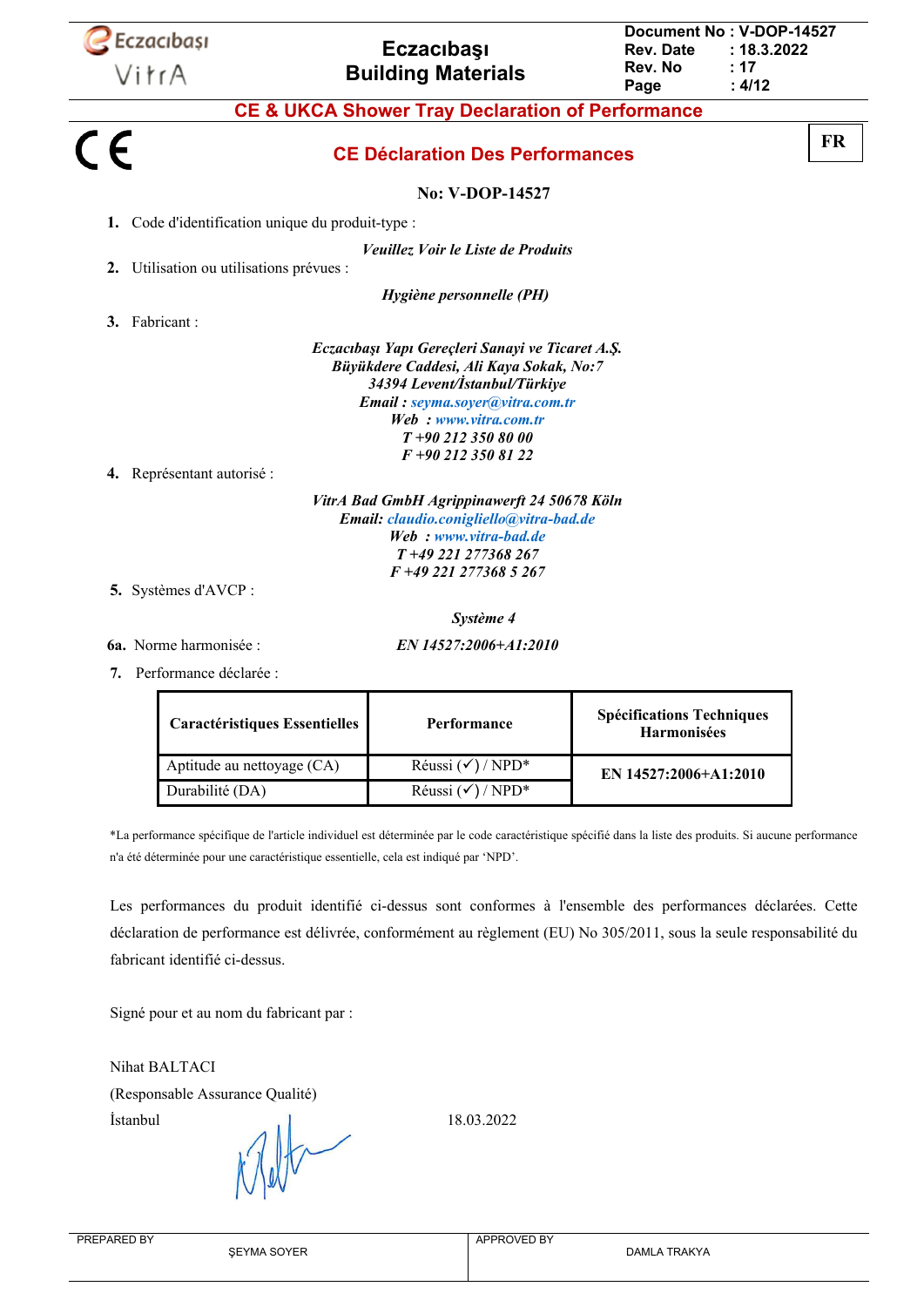| Eczacıbaşı<br>VitrA         | Eczacibaşı<br><b>Building Materials</b>                                                                                                                                                                                                 | Rev. Date<br>Rev. No<br>Page | Document No: V-DOP-14527<br>: 18.3.2022<br>:17<br>:5/12 |
|-----------------------------|-----------------------------------------------------------------------------------------------------------------------------------------------------------------------------------------------------------------------------------------|------------------------------|---------------------------------------------------------|
|                             | <b>CE &amp; UKCA Shower Tray Declaration of Performance</b>                                                                                                                                                                             |                              |                                                         |
| CE                          | <b>CE Performans Beyanı</b>                                                                                                                                                                                                             |                              | TR                                                      |
|                             | <b>No: V-DOP-14527</b>                                                                                                                                                                                                                  |                              |                                                         |
| 1. Ürün tipi kimlik kodu:   |                                                                                                                                                                                                                                         |                              |                                                         |
|                             | Ürün listesine bakınız                                                                                                                                                                                                                  |                              |                                                         |
| 2. Kullanım amacı/amaçları: |                                                                                                                                                                                                                                         |                              |                                                         |
|                             | Kişisel Sağlığa Uygunluk (PH)                                                                                                                                                                                                           |                              |                                                         |
| 3. Imalatçı:                |                                                                                                                                                                                                                                         |                              |                                                         |
|                             | Eczacıbaşı Yapı Gereçleri Sanayi ve Ticaret A.Ş.<br>Büyükdere Caddesi, Ali Kaya Sokak, No:7<br>34394 Levent/İstanbul/Türkiye<br>Email: seyma.soyer@vitra.com.tr<br>Web: www.vitra.com.tr<br>$T+902123508000$<br>$F + 902123508122$      |                              |                                                         |
| 4. Yetkili temsilci:        |                                                                                                                                                                                                                                         |                              |                                                         |
|                             | Eczacıbaşı Yapı Gereçleri Sanayi ve Ticaret A.Ş.<br>Büyükdere Caddesi, Ali Kaya Sokak, No:7<br>34394 Levent/İstanbul/Türkiye<br>Email: gokcen.tunali@vitra.com.tr<br>Web: www.vitra.com.tr<br>$T + 902123508000$<br>F +90 212 350 81 22 |                              |                                                         |

**5.** Performansının değişmezliğinin değerlendirilmesi ve doğrulanması sistem/sistemleri:

*Sistem 4*

**6a.** Uyumlaştırılmış standart: *EN 14527:2006+A1:2010*

**7.** Beyan edilen performans/lar:

| Temel Karakteristikler | <b>Performans</b>           | Uyumlaştırılmış Teknik<br><b>Sartname</b> |  |
|------------------------|-----------------------------|-------------------------------------------|--|
| Temizlenebilirlik (CA) | Gecer $(\checkmark)$ / NPD* | EN 14527:2006+A1:2010                     |  |
| Dayanıklılık (DA)      | Gecer $(\checkmark)$ / NPD* |                                           |  |

\*Her bir parçanın özel performansı, ürün listesinde belirtilen karakteristik kod tarafından belirlenir. Temel bir özellik için herhangi bir performans belirlenmemişse, bu "NPD" ile belirtilir.

Yukarıda tanımlanan ürün, beyan edilen performans/lar grubuna sahiptir. (EU) No 305/2011 Yönetmeliği uyarınca hazırlanan bu performans beyanı sadece yukarıda tanımlanan imalatçının sorumluluğu altında yayımlanır.

İmalatçı adına imzalayan:

Nihat BALTACI (Kalite Güvence Müdürü)

Istanbul 18.03.2022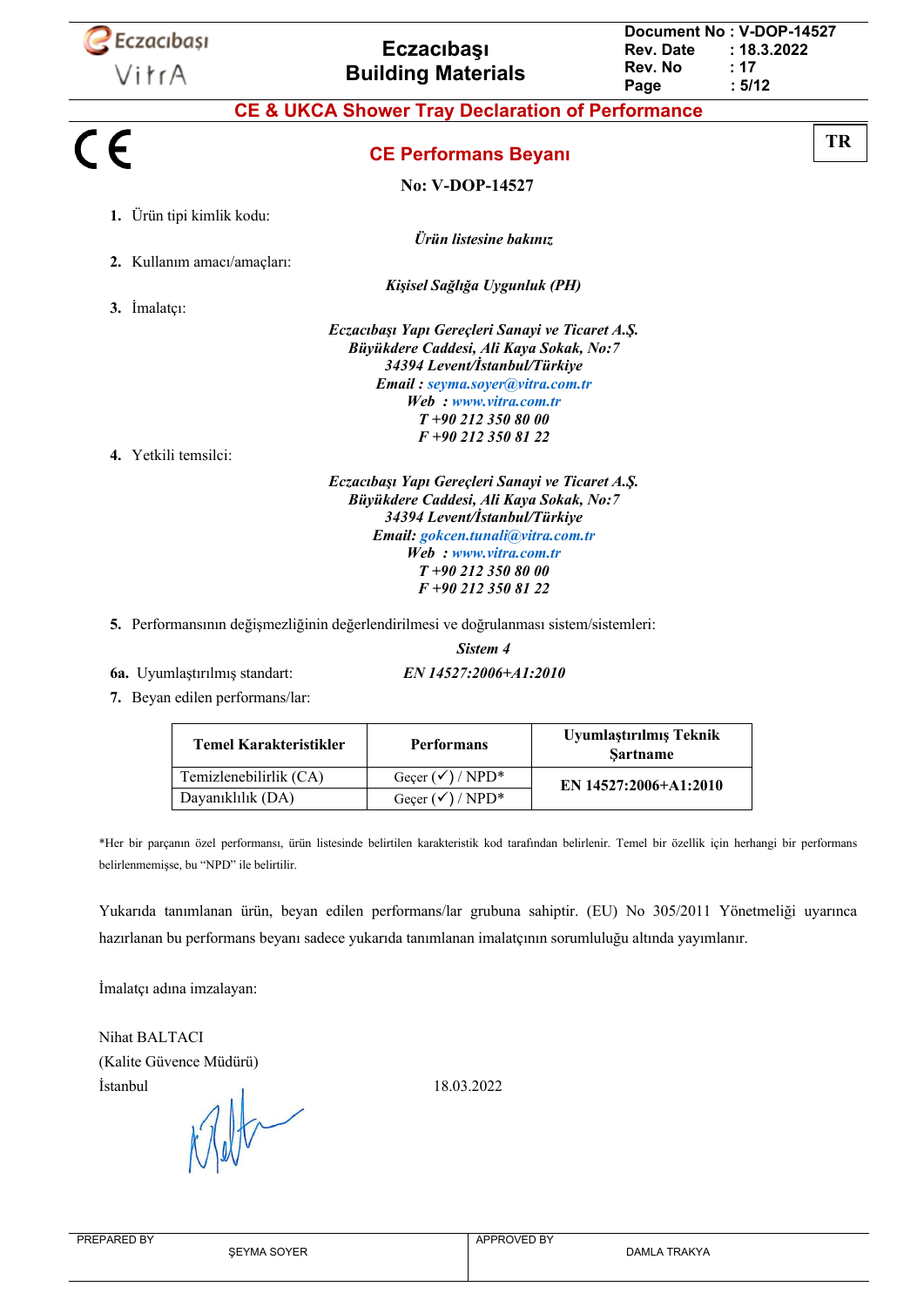

**CE & UKCA Shower Tray Declaration of Performance**

#### **Ürün Listesi / Product List / Produktliste / Liste De Produits**

| Kod/<br>Code/<br>Code/<br><b>Typ</b> | Temiz-<br>Lenebilirlik/<br>Cleanability/<br>Reinigbarkeit/<br>Aptitude au<br>nettoyage<br>(CA) | Dayanıklılık/<br>Durability/<br>Dauerhaftigkeit/<br><b>Durabilité</b><br>(DA) | <b>Harmonize Teknik</b><br><b>Sartname/Designation</b><br>Code/<br><b>Code De Designation/</b><br><b>Harmonisierte</b><br><b>Technische</b><br><b>Spezifikation</b> |
|--------------------------------------|------------------------------------------------------------------------------------------------|-------------------------------------------------------------------------------|---------------------------------------------------------------------------------------------------------------------------------------------------------------------|
| 4094-003-0578                        | ✓                                                                                              | ✓                                                                             | EN 14527:2006+A1:2010                                                                                                                                               |
| 4094-003-0700                        | ✓                                                                                              | ✓                                                                             | EN 14527:2006+A1:2010                                                                                                                                               |
| 4094-003-1012                        | ✓                                                                                              | ✓                                                                             | EN 14527:2006+A1:2010                                                                                                                                               |
| 4094-003-1274                        | ✓                                                                                              | ✓                                                                             | EN 14527:2006+A1:2010                                                                                                                                               |
| 4094-003-7095                        | ✓                                                                                              | ✓                                                                             | EN 14527:2006+A1:2010                                                                                                                                               |
| 4094-095-0578                        | ✓                                                                                              | ✓                                                                             | EN 14527:2006+A1:2010                                                                                                                                               |
| 4094-203-0578                        | ✓                                                                                              | ✓                                                                             | EN 14527:2006+A1:2010                                                                                                                                               |
| 4094-303-0578                        | ✓                                                                                              | ✓                                                                             | EN 14527:2006+A1:2010                                                                                                                                               |
| 4094-303-1012                        | ✓                                                                                              | ✓                                                                             | EN 14527:2006+A1:2010                                                                                                                                               |
| 4094-303-1274                        | ✓                                                                                              | ✓                                                                             | EN 14527:2006+A1:2010                                                                                                                                               |
| 4094-601-0578                        | ✓                                                                                              | ✓                                                                             | EN 14527:2006+A1:2010                                                                                                                                               |
| 4094-603-0578                        | ✓                                                                                              | ✓                                                                             | EN 14527:2006+A1:2010                                                                                                                                               |
| 4095-003-0578                        | ✓                                                                                              | ✓                                                                             | EN 14527:2006+A1:2010                                                                                                                                               |
| 4095-003-0700                        | ✓                                                                                              | ✓                                                                             | EN 14527:2006+A1:2010                                                                                                                                               |
| 4095-003-1210                        | ✓                                                                                              | ✓                                                                             | EN 14527:2006+A1:2010                                                                                                                                               |
| 4095-003-7095                        | ✓                                                                                              | ✓                                                                             | EN 14527:2006+A1:2010                                                                                                                                               |
| 4095-095-0578                        | ✓                                                                                              | $\checkmark$                                                                  | EN 14527:2006+A1:2010                                                                                                                                               |
| 4095-395-0578                        | ✓                                                                                              | ✓                                                                             | EN 14527:2006+A1:2010                                                                                                                                               |
| 4096-003-0578                        | ✓                                                                                              | ✓                                                                             | EN 14527:2006+A1:2010                                                                                                                                               |
| 4096-003-1012                        | ✓                                                                                              | ✓                                                                             | EN 14527:2006+A1:2010                                                                                                                                               |
| 4096-003-1274                        | ✓                                                                                              | ✓                                                                             | EN 14527:2006+A1:2010                                                                                                                                               |
| 4096-003-7095                        | ✓                                                                                              | ✓                                                                             | EN 14527:2006+A1:2010                                                                                                                                               |
| 4096-095-0578                        | ✓                                                                                              | ✓                                                                             | EN 14527:2006+A1:2010                                                                                                                                               |
| 4096-203-0578                        | ✓                                                                                              | ✓                                                                             | EN 14527:2006+A1:2010                                                                                                                                               |
| 4096-303-0578                        | ✓                                                                                              | ✓                                                                             | EN 14527:2006+A1:2010                                                                                                                                               |
| 4096-303-1012                        | ✓                                                                                              | ✓                                                                             | EN 14527:2006+A1:2010                                                                                                                                               |
| 4096-303-1274                        | ✓                                                                                              | ✓                                                                             | EN 14527:2006+A1:2010                                                                                                                                               |
| 4096-603-0578                        | ✓                                                                                              |                                                                               | EN 14527:2006+A1:2010                                                                                                                                               |
| 4097-003-0578                        | ✓                                                                                              | ✓                                                                             | EN 14527:2006+A1:2010                                                                                                                                               |
| 4097-003-0700                        | ✓                                                                                              | ✓                                                                             | EN 14527:2006+A1:2010                                                                                                                                               |
| 4097-003-1088                        | ✓                                                                                              |                                                                               | EN 14527:2006+A1:2010                                                                                                                                               |
| 4097-003-1210                        | ✓                                                                                              | ✓                                                                             | EN 14527:2006+A1:2010                                                                                                                                               |
| 4097-003-1274                        | ✓                                                                                              | ✓                                                                             | EN 14527:2006+A1:2010                                                                                                                                               |
| 4097-003-7095                        | ✓                                                                                              | ✓                                                                             | EN 14527:2006+A1:2010                                                                                                                                               |
| 4097-095-0578                        | ✓                                                                                              | ✓                                                                             | EN 14527:2006+A1:2010                                                                                                                                               |
| 4098-003-0578                        | ✓                                                                                              | ✓                                                                             | EN 14527:2006+A1:2010                                                                                                                                               |
| 4098-003-1274                        | ✓                                                                                              | ✓                                                                             | EN 14527:2006+A1:2010                                                                                                                                               |
| 4099-003-0578                        | ✓                                                                                              | ✓                                                                             | EN 14527:2006+A1:2010                                                                                                                                               |
| 4099-003-0930                        | ✓                                                                                              | ✓                                                                             | EN 14527:2006+A1:2010                                                                                                                                               |
| 4099-003-1012                        | ✓                                                                                              | ✓                                                                             | EN 14527:2006+A1:2010                                                                                                                                               |
| 4099-003-1274                        | ✓                                                                                              | ✓                                                                             | EN 14527:2006+A1:2010                                                                                                                                               |
| 4099-003-7095                        | ✓                                                                                              | ✓                                                                             | EN 14527:2006+A1:2010                                                                                                                                               |

**PREPARED BY** 

ŞEYMA SOYER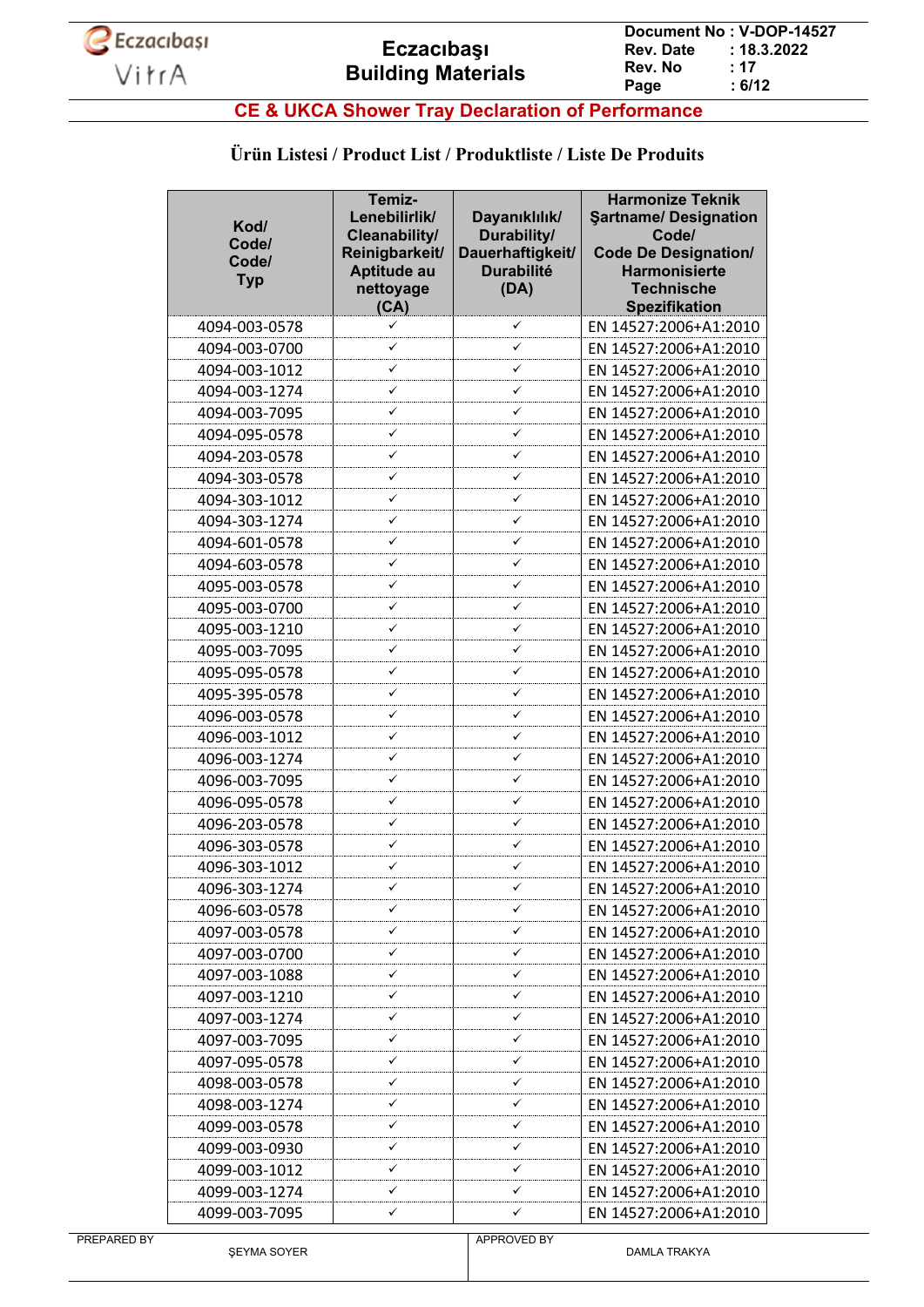

**Document No : V-DOP-14527<br>Rev. Date : 18.3.2022 Rev. Date : 18.3.2022 Rev. No : 17<br>Page : 7/12** Page

#### **CE & UKCA Shower Tray Declaration of Performance**

| 4099-095-0578 | ✓ | ✓ | EN 14527:2006+A1:2010 |
|---------------|---|---|-----------------------|
| 4099-203-0578 | ✓ | ✓ | EN 14527:2006+A1:2010 |
| 4099-303-0578 | ✓ | ✓ | EN 14527:2006+A1:2010 |
| 4099-303-1012 | ✓ | ✓ | EN 14527:2006+A1:2010 |
| 4099-303-1274 | ✓ | ✓ | EN 14527:2006+A1:2010 |
| 4099-603-0578 | ✓ | ✓ | EN 14527:2006+A1:2010 |
| 4235-601-0578 | ✓ | ✓ | EN 14527:2006+A1:2010 |
| 4247-303-0578 | ✓ | ✓ | EN 14527:2006+A1:2010 |
| 5368-003-0578 | ✓ | ✓ | EN 14527:2006+A1:2010 |
| 5368-003-0700 | ✓ | ✓ | EN 14527:2006+A1:2010 |
| 5368-003-0972 | ✓ | ✓ | EN 14527:2006+A1:2010 |
| 5368-003-1210 | ✓ | ✓ | EN 14527:2006+A1:2010 |
| 5368-095-0578 | ✓ | ✓ | EN 14527:2006+A1:2010 |
| 5368-095-0972 | ✓ | ✓ | EN 14527:2006+A1:2010 |
| 5415-003-0578 | ✓ | ✓ | EN 14527:2006+A1:2010 |
| 5415-003-0972 | ✓ | ✓ | EN 14527:2006+A1:2010 |
| 5415-003-1274 | ✓ | ✓ | EN 14527:2006+A1:2010 |
| 5415-095-0972 | ✓ | ✓ | EN 14527:2006+A1:2010 |
| 5415-203-0578 | ✓ | ✓ | EN 14527:2006+A1:2010 |
| 5415-303-0578 | ✓ | ✓ | EN 14527:2006+A1:2010 |
| 5415-303-1274 | ✓ | ✓ | EN 14527:2006+A1:2010 |
| 5416-003-0972 | ✓ | ✓ | EN 14527:2006+A1:2010 |
| 5417-095-0972 | ✓ | ✓ | EN 14527:2006+A1:2010 |
| 5714-003-0578 | ✓ | ✓ | EN 14527:2006+A1:2010 |
| 5714-003-1088 | ✓ | ✓ | EN 14527:2006+A1:2010 |
| 5714-003-1210 | ✓ | ✓ | EN 14527:2006+A1:2010 |
| 5714-003-1440 | ✓ | ✓ | EN 14527:2006+A1:2010 |
| 5714-003-1590 | ✓ | ✓ | EN 14527:2006+A1:2010 |
| 5714-203-1088 | ✓ | ✓ | EN 14527:2006+A1:2010 |
| 5714-303-1088 | ✓ | ✓ | EN 14527:2006+A1:2010 |
| 5714-303-1590 | ✓ | ✓ | EN 14527:2006+A1:2010 |
| 5715-003-0578 | ✓ | ✓ | EN 14527:2006+A1:2010 |
| 5715-003-1088 | ✓ | ✓ | EN 14527:2006+A1:2010 |
| 5715-003-1210 | ✓ | ✓ | EN 14527:2006+A1:2010 |
| 5715-003-1440 | ✓ | ✓ | EN 14527:2006+A1:2010 |
| 5715-003-1590 | ✓ | ✓ | EN 14527:2006+A1:2010 |
| 5715-203-1088 | ✓ | ✓ | EN 14527:2006+A1:2010 |
| 5715-303-1088 | ✓ | ✓ | EN 14527:2006+A1:2010 |
| 5715-303-1590 | ✓ | ✓ | EN 14527:2006+A1:2010 |
| 5716-003-0578 | ✓ | ✓ | EN 14527:2006+A1:2010 |
| 5716-003-1088 | ✓ | ✓ | EN 14527:2006+A1:2010 |
| 5716-003-1210 | ✓ | ✓ | EN 14527:2006+A1:2010 |
| 5716-003-1440 | ✓ | ✓ | EN 14527:2006+A1:2010 |
| 5716-003-1590 | ✓ | ✓ | EN 14527:2006+A1:2010 |
| 5716-203-1088 | ✓ | ✓ | EN 14527:2006+A1:2010 |
| 5716-303-1088 | ✓ | ✓ | EN 14527:2006+A1:2010 |
| 5716-303-1590 | ✓ | ✓ | EN 14527:2006+A1:2010 |
| 5717-003-0578 | ✓ | ✓ | EN 14527:2006+A1:2010 |
| 5717-003-1088 | ✓ | ✓ | EN 14527:2006+A1:2010 |
| 5717-003-1210 | ✓ | ✓ | EN 14527:2006+A1:2010 |
|               |   |   |                       |

**PREPARED BY** 

ŞEYMA SOYER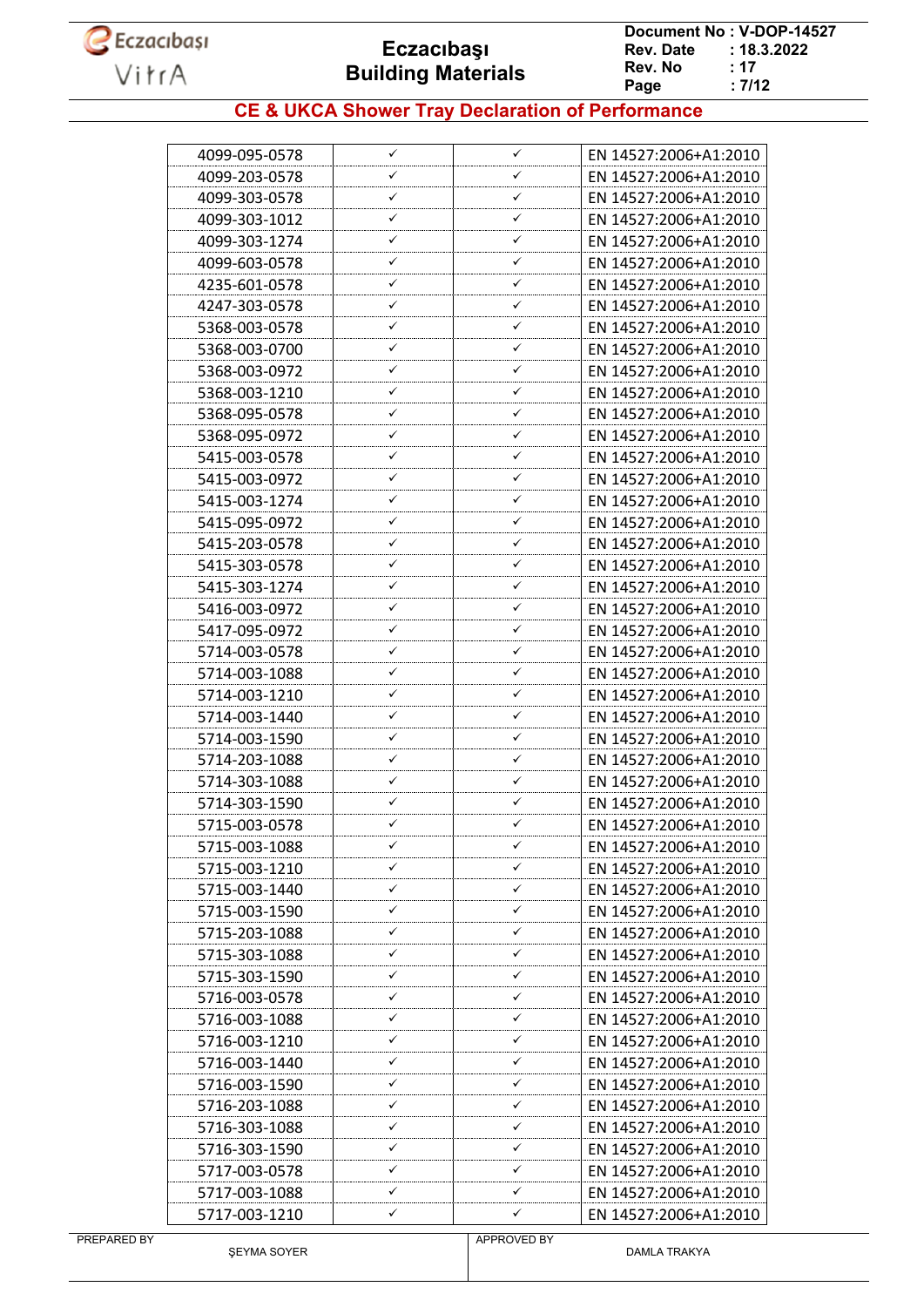

|           | Document No: V-DOP-14527 |
|-----------|--------------------------|
| Rev. Date | : 18.3.2022              |
| Rev. No   | : 17                     |
| Page      | :8/12                    |

# **CE & UKCA Shower Tray Declaration of Performance**

| 5717-003-1590 | ✓            | ✓ | EN 14527:2006+A1:2010 |
|---------------|--------------|---|-----------------------|
| 5717-303-1088 | ✓            | ✓ | EN 14527:2006+A1:2010 |
| 5717-303-1590 | ✓            | ✓ | EN 14527:2006+A1:2010 |
| 5718-003-0578 | ✓            | ✓ | EN 14527:2006+A1:2010 |
| 5718-003-1088 | ✓            | ✓ | EN 14527:2006+A1:2010 |
| 5718-003-1210 | ✓            | ✓ | EN 14527:2006+A1:2010 |
| 5718-003-1440 | ✓            | ✓ | EN 14527:2006+A1:2010 |
| 5718-003-1590 | ✓            | ✓ | EN 14527:2006+A1:2010 |
| 5718-203-1088 | ✓            | ✓ | EN 14527:2006+A1:2010 |
| 5718-303-1088 | ✓            | ✓ | EN 14527:2006+A1:2010 |
| 5718-303-1590 | ✓            | ✓ | EN 14527:2006+A1:2010 |
| 5719-003-0578 | ✓            | ✓ | EN 14527:2006+A1:2010 |
| 5719-003-1088 | ✓            | ✓ | EN 14527:2006+A1:2010 |
| 5719-003-1210 | ✓            | ✓ | EN 14527:2006+A1:2010 |
| 5719-003-1590 | ✓            | ✓ | EN 14527:2006+A1:2010 |
| 5719-003-7095 | ✓            | ✓ | EN 14527:2006+A1:2010 |
| 5719-203-1590 | ✓            | ✓ | EN 14527:2006+A1:2010 |
| 5719-303-1590 | $\checkmark$ | ✓ | EN 14527:2006+A1:2010 |
| 5720-003-0700 | ✓            | ✓ | EN 14527:2006+A1:2010 |
| 5720-003-1088 | ✓            | ✓ | EN 14527:2006+A1:2010 |
| 5720-003-1210 | ✓            | ✓ | EN 14527:2006+A1:2010 |
| 5720-003-1440 | ✓            | ✓ | EN 14527:2006+A1:2010 |
| 5720-303-0700 | ✓            | ✓ | EN 14527:2006+A1:2010 |
| 5721-003-0700 | ✓            | ✓ | EN 14527:2006+A1:2010 |
| 5721-003-1088 | ✓            | ✓ | EN 14527:2006+A1:2010 |
| 5721-003-1210 | ✓            | ✓ | EN 14527:2006+A1:2010 |
| 5721-303-0700 | ✓            | ✓ | EN 14527:2006+A1:2010 |
| 5721-303-1210 | ✓            | ✓ | EN 14527:2006+A1:2010 |
| 5722-003-0700 | ✓            | ✓ | EN 14527:2006+A1:2010 |
| 5722-003-1088 | ✓            | ✓ | EN 14527:2006+A1:2010 |
| 5722-003-1210 | ✓            | ✓ | EN 14527:2006+A1:2010 |
| 5722-003-1440 | ✓            | ✓ | EN 14527:2006+A1:2010 |
| 5722-303-0700 | ✓            | ✓ | EN 14527:2006+A1:2010 |
| 5723-003-0700 | ✓            | ✓ | EN 14527:2006+A1:2010 |
| 5723-003-1088 | ✓            | ✓ | EN 14527:2006+A1:2010 |
| 5723-003-1210 | ✓            | ✓ | EN 14527:2006+A1:2010 |
| 5723-303-0700 | ✓            | ✓ | EN 14527:2006+A1:2010 |
| 5723-303-1088 |              | ✓ | EN 14527:2006+A1:2010 |
| 5724-003-0700 | ✓            | ✓ | EN 14527:2006+A1:2010 |
| 5724-003-1088 | ✓            | ✓ | EN 14527:2006+A1:2010 |
| 5724-003-1210 | ✓            | ✓ | EN 14527:2006+A1:2010 |
| 5724-003-1440 | ✓            | ✓ | EN 14527:2006+A1:2010 |
| 5724-003-7202 | ✓            | ✓ | EN 14527:2006+A1:2010 |
| 5724-303-0700 | ✓            | ✓ | EN 14527:2006+A1:2010 |
| 5724-303-1088 | ✓            | ✓ | EN 14527:2006+A1:2010 |
| 5730-003-0578 | ✓            | ✓ | EN 14527:2006+A1:2010 |
| 5730-003-1274 | ✓            | ✓ | EN 14527:2006+A1:2010 |
| 5730-003-1783 | ✓            | ✓ | EN 14527:2006+A1:2010 |
| 5730-058-0578 | ✓            | ✓ | EN 14527:2006+A1:2010 |
| 5730-059-0578 | ✓            | ✓ | EN 14527:2006+A1:2010 |
|               |              |   |                       |

**PREPARED BY** 

ŞEYMA SOYER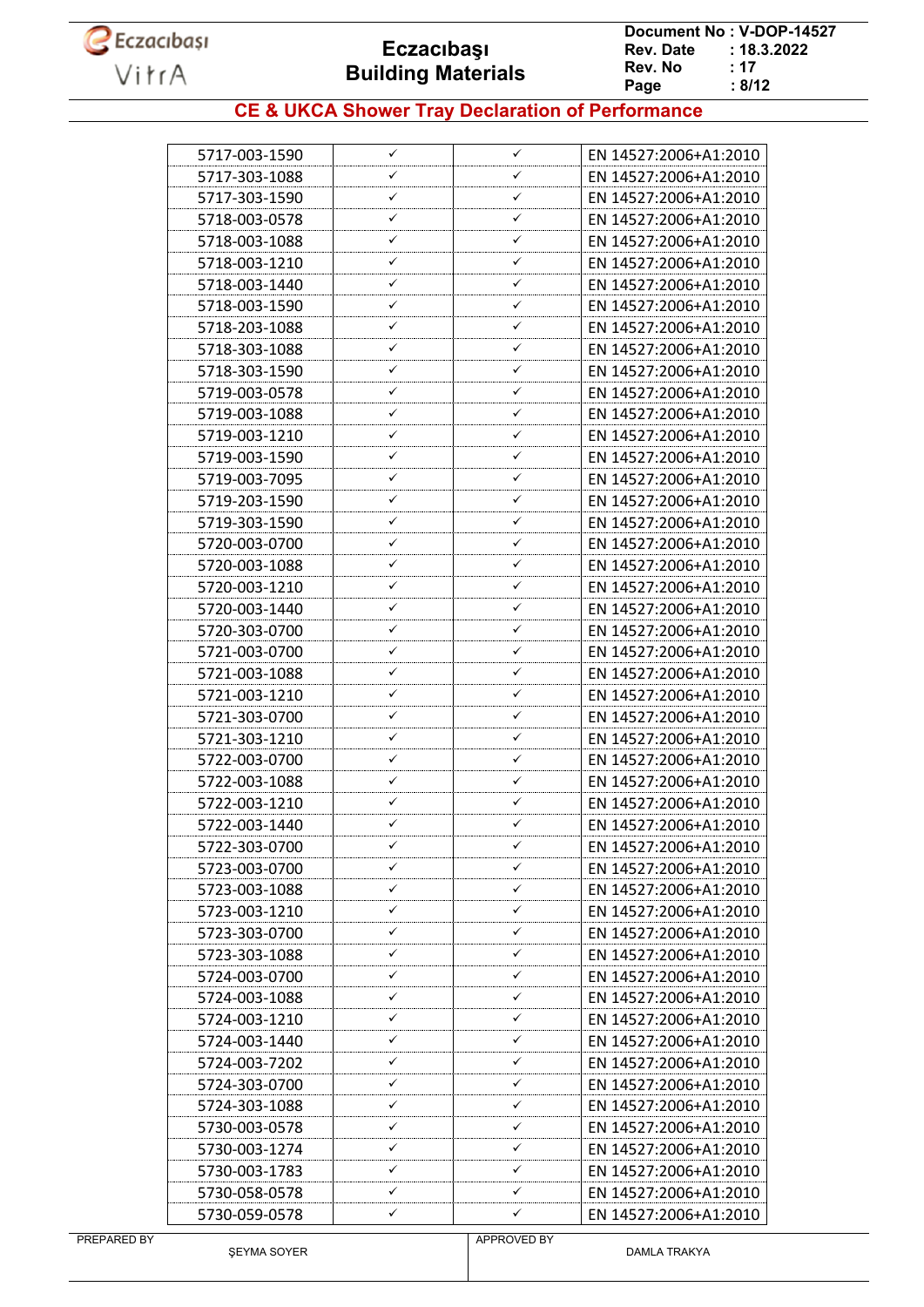

|           | Document No: V-DOP-14527 |
|-----------|--------------------------|
| Rev. Date | : 18.3.2022              |
| Rev. No   | : 17                     |
| Page      | : 9/12                   |

# **CE & UKCA Shower Tray Declaration of Performance**

| 5730-203-0578 | ✓            | ✓ | EN 14527:2006+A1:2010 |
|---------------|--------------|---|-----------------------|
| 5730-203-1783 | ✓            | ✓ | EN 14527:2006+A1:2010 |
| 5730-303-0578 | ✓            | ✓ | EN 14527:2006+A1:2010 |
| 5730-303-1274 | ✓            | ✓ | EN 14527:2006+A1:2010 |
| 5730-358-0578 | ✓            | ✓ | EN 14527:2006+A1:2010 |
| 5730-359-0578 | ✓            | ✓ | EN 14527:2006+A1:2010 |
| 5730-359-0695 | ✓            | ✓ | EN 14527:2006+A1:2010 |
| 5731-003-0578 | ✓            | ✓ | EN 14527:2006+A1:2010 |
| 5731-003-1274 | ✓            | ✓ | EN 14527:2006+A1:2010 |
| 5731-003-1783 | ✓            | ✓ | EN 14527:2006+A1:2010 |
| 5731-058-0578 | ✓            | ✓ | EN 14527:2006+A1:2010 |
| 5731-059-0578 | $\checkmark$ | ✓ | EN 14527:2006+A1:2010 |
| 5731-203-0578 | ✓            | ✓ | EN 14527:2006+A1:2010 |
| 5731-203-1783 | ✓            | ✓ | EN 14527:2006+A1:2010 |
| 5731-303-0578 | ✓            | ✓ | EN 14527:2006+A1:2010 |
| 5731-303-1274 | ✓            | ✓ | EN 14527:2006+A1:2010 |
| 5731-358-0578 | ✓            | ✓ | EN 14527:2006+A1:2010 |
| 5731-359-0578 | ✓            | ✓ | EN 14527:2006+A1:2010 |
| 5732-003-0578 | ✓            | ✓ | EN 14527:2006+A1:2010 |
| 5732-003-1274 | ✓            | ✓ | EN 14527:2006+A1:2010 |
| 5732-003-1783 | ✓            | ✓ | EN 14527:2006+A1:2010 |
| 5732-058-0578 | ✓            | ✓ | EN 14527:2006+A1:2010 |
| 5732-059-0578 | ✓            | ✓ | EN 14527:2006+A1:2010 |
| 5732-203-0578 | ✓            | ✓ | EN 14527:2006+A1:2010 |
| 5732-203-1783 | ✓            | ✓ | EN 14527:2006+A1:2010 |
| 5732-303-0578 | ✓            | ✓ | EN 14527:2006+A1:2010 |
| 5732-303-1274 | ✓            | ✓ | EN 14527:2006+A1:2010 |
| 5732-358-0578 | ✓            | ✓ | EN 14527:2006+A1:2010 |
| 5732-359-0578 | ✓            | ✓ | EN 14527:2006+A1:2010 |
| 5733-003-0578 | ✓            | ✓ | EN 14527:2006+A1:2010 |
| 5733-003-1274 | ✓            | ✓ | EN 14527:2006+A1:2010 |
| 5733-003-1783 | ✓            | ✓ | EN 14527:2006+A1:2010 |
| 5733-058-0578 | ✓            | ✓ | EN 14527:2006+A1:2010 |
| 5733-059-0578 | ✓            | ✓ | EN 14527:2006+A1:2010 |
| 5733-203-0578 | ✓            | ✓ | EN 14527:2006+A1:2010 |
| 5733-203-1783 | ✓            | ✓ | EN 14527:2006+A1:2010 |
| 5733-303-0578 | ✓            | ✓ | EN 14527:2006+A1:2010 |
| 5733-303-1274 | ✓            | ✓ | EN 14527:2006+A1:2010 |
| 5733-358-0578 | ✓            | ✓ | EN 14527:2006+A1:2010 |
| 5733-359-0578 | ✓            | ✓ | EN 14527:2006+A1:2010 |
| 5734-003-0578 | ✓            | ✓ | EN 14527:2006+A1:2010 |
| 5734-003-1274 | ✓            | ✓ | EN 14527:2006+A1:2010 |
| 5734-003-1783 | ✓            | ✓ | EN 14527:2006+A1:2010 |
| 5734-058-0578 |              | ✓ | EN 14527:2006+A1:2010 |
| 5734-059-0578 | ✓            | ✓ | EN 14527:2006+A1:2010 |
| 5734-203-0578 | ✓            | ✓ | EN 14527:2006+A1:2010 |
| 5734-203-1783 | ✓            | ✓ | EN 14527:2006+A1:2010 |
| 5734-303-0578 | ✓            | ✓ | EN 14527:2006+A1:2010 |
| 5734-303-1274 | ✓            | ✓ | EN 14527:2006+A1:2010 |
| 5734-358-0578 | ✓            | ✓ | EN 14527:2006+A1:2010 |
|               |              |   |                       |

**PREPARED BY** 

ŞEYMA SOYER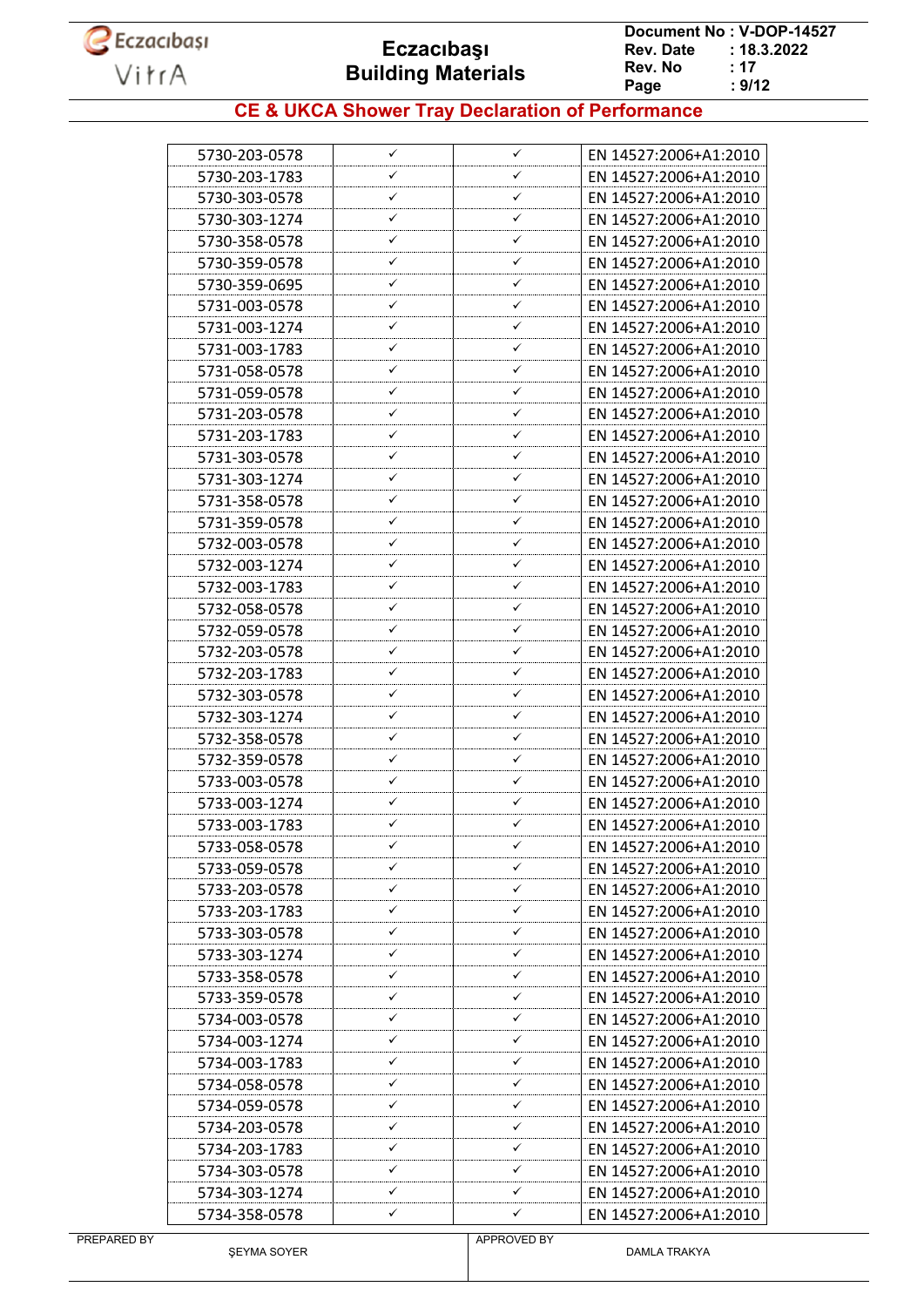

**Document No : V-DOP-14527<br>Rev. Date : 18.3.2022 Rev. Date : 18.3.2022 Rev. No Page Page : 10/12**

#### **CE & UKCA Shower Tray Declaration of Performance**

| 5734-359-0578 | ✓ | ✓ | EN 14527:2006+A1:2010 |
|---------------|---|---|-----------------------|
| 5735-003-0578 | ✓ | ✓ | EN 14527:2006+A1:2010 |
| 5735-003-1088 | ✓ | ✓ | EN 14527:2006+A1:2010 |
| 5735-003-1210 | ✓ | ✓ | EN 14527:2006+A1:2010 |
| 5735-003-7095 | ✓ | ✓ | EN 14527:2006+A1:2010 |
| 5735-203-0578 | ✓ | ✓ | EN 14527:2006+A1:2010 |
| 5735-303-0578 | ✓ | ✓ | EN 14527:2006+A1:2010 |
| 5736-003-0578 | ✓ | ✓ | EN 14527:2006+A1:2010 |
| 5736-003-1088 | ✓ | ✓ | EN 14527:2006+A1:2010 |
| 5736-303-1088 | ✓ | ✓ | EN 14527:2006+A1:2010 |
| 5761-001-0578 | ✓ | ✓ | EN 14527:2006+A1:2010 |
| 5761-003-0578 | ✓ | ✓ | EN 14527:2006+A1:2010 |
| 5761-003-1274 | ✓ | ✓ | EN 14527:2006+A1:2010 |
| 5761-003-1568 | ✓ | ✓ | EN 14527:2006+A1:2010 |
| 5761-058-0578 | ✓ | ✓ | EN 14527:2006+A1:2010 |
| 5761-203-0578 | ✓ | ✓ | EN 14527:2006+A1:2010 |
| 5761-203-1274 | ✓ | ✓ | EN 14527:2006+A1:2010 |
| 5761-258-0578 | ✓ | ✓ | EN 14527:2006+A1:2010 |
| 5762-001-0578 | ✓ | ✓ | EN 14527:2006+A1:2010 |
| 5762-003-0578 | ✓ | ✓ | EN 14527:2006+A1:2010 |
| 5762-003-1274 | ✓ | ✓ | EN 14527:2006+A1:2010 |
| 5762-003-1568 | ✓ | ✓ | EN 14527:2006+A1:2010 |
| 5762-058-0578 | ✓ | ✓ | EN 14527:2006+A1:2010 |
| 5762-203-0578 | ✓ | ✓ | EN 14527:2006+A1:2010 |
| 5762-203-1274 | ✓ | ✓ | EN 14527:2006+A1:2010 |
| 5762-258-0578 | ✓ | ✓ | EN 14527:2006+A1:2010 |
| 5763-001-0695 | ✓ | ✓ | EN 14527:2006+A1:2010 |
| 5763-003-0695 | ✓ | ✓ | EN 14527:2006+A1:2010 |
| 5763-003-1573 | ✓ | ✓ | EN 14527:2006+A1:2010 |
| 5763-003-1591 | ✓ | ✓ | EN 14527:2006+A1:2010 |
| 5763-058-0695 | ✓ | ✓ | EN 14527:2006+A1:2010 |
| 5763-203-0695 | ✓ | ✓ | EN 14527:2006+A1:2010 |
| 5763-203-1591 | ✓ | ✓ | EN 14527:2006+A1:2010 |
| 5763-258-0695 | ✓ | ✓ | EN 14527:2006+A1:2010 |
| 5764-001-0695 | ✓ | ✓ | EN 14527:2006+A1:2010 |
| 5764-003-0695 | ✓ | ✓ | EN 14527:2006+A1:2010 |
| 5764-003-1573 | ✓ | ✓ | EN 14527:2006+A1:2010 |
| 5764-003-1591 | ✓ | ✓ | EN 14527:2006+A1:2010 |
| 5764-058-0695 | ✓ | ✓ | EN 14527:2006+A1:2010 |
| 5764-203-0695 | ✓ | ✓ | EN 14527:2006+A1:2010 |
| 5764-203-1591 | ✓ | ✓ | EN 14527:2006+A1:2010 |
| 5764-258-0695 | ✓ | ✓ | EN 14527:2006+A1:2010 |
| 5765-001-0695 | ✓ | ✓ | EN 14527:2006+A1:2010 |
| 5765-003-0695 | ✓ | ✓ | EN 14527:2006+A1:2010 |
| 5765-003-1573 | ✓ | ✓ | EN 14527:2006+A1:2010 |
| 5765-003-1591 | ✓ | ✓ | EN 14527:2006+A1:2010 |
| 5765-058-0695 | ✓ | ✓ | EN 14527:2006+A1:2010 |
| 5765-203-0695 | ✓ | ✓ | EN 14527:2006+A1:2010 |
| 5765-203-1591 | ✓ | ✓ | EN 14527:2006+A1:2010 |
| 5765-258-0695 | ✓ | ✓ | EN 14527:2006+A1:2010 |
|               |   |   |                       |

**PREPARED BY** 

ŞEYMA SOYER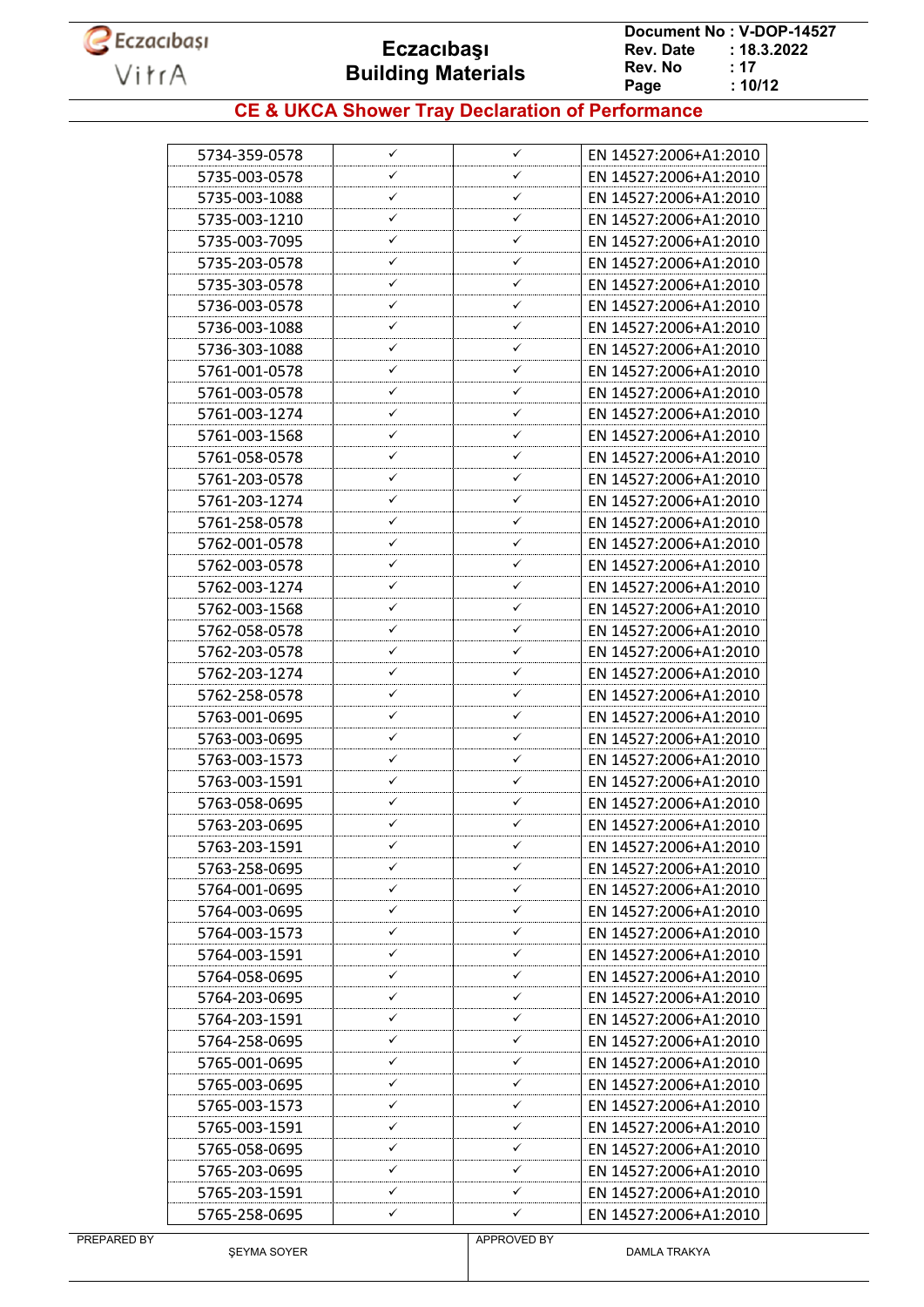

| Document No: V-DOP-14527 |
|--------------------------|
| : 18.3.2022              |
| : 17                     |
| : 11/12                  |
|                          |

## **CE & UKCA Shower Tray Declaration of Performance**

| 5766-001-0695 | ✓ | ✓ | EN 14527:2006+A1:2010 |
|---------------|---|---|-----------------------|
| 5766-003-0695 | ✓ | ✓ | EN 14527:2006+A1:2010 |
| 5766-003-1573 | ✓ | ✓ | EN 14527:2006+A1:2010 |
| 5766-003-1591 | ✓ | ✓ | EN 14527:2006+A1:2010 |
| 5766-058-0695 | ✓ | ✓ | EN 14527:2006+A1:2010 |
| 5766-203-0695 | ✓ | ✓ | EN 14527:2006+A1:2010 |
| 5766-203-1591 | ✓ | ✓ | EN 14527:2006+A1:2010 |
| 5766-258-0695 | ✓ | ✓ | EN 14527:2006+A1:2010 |
| 5805-003-0578 | ✓ | ✓ | EN 14527:2006+A1:2010 |
| 5805-003-1274 | ✓ | ✓ | EN 14527:2006+A1:2010 |
| 5805-003-1609 | ✓ | ✓ | EN 14527:2006+A1:2010 |
| 5805-203-0578 | ✓ | ✓ | EN 14527:2006+A1:2010 |
| 5806-003-0578 | ✓ | ✓ | EN 14527:2006+A1:2010 |
| 5806-003-1274 | ✓ | ✓ | EN 14527:2006+A1:2010 |
| 5806-003-1609 | ✓ | ✓ | EN 14527:2006+A1:2010 |
| 5806-203-0578 | ✓ | ✓ | EN 14527:2006+A1:2010 |
| 5807-003-0578 | ✓ | ✓ | EN 14527:2006+A1:2010 |
| 5807-003-1274 | ✓ | ✓ | EN 14527:2006+A1:2010 |
| 5807-203-0578 | ✓ | ✓ | EN 14527:2006+A1:2010 |
| 5808-003-0578 | ✓ | ✓ | EN 14527:2006+A1:2010 |
| 5808-003-1274 | ✓ | ✓ | EN 14527:2006+A1:2010 |
| 5808-003-1609 | ✓ | ✓ | EN 14527:2006+A1:2010 |
| 5808-203-0578 | ✓ | ✓ | EN 14527:2006+A1:2010 |
| 5809-003-0578 | ✓ | ✓ | EN 14527:2006+A1:2010 |
| 5809-003-1274 | ✓ | ✓ | EN 14527:2006+A1:2010 |
| 5809-003-1609 | ✓ | ✓ | EN 14527:2006+A1:2010 |
| 5809-203-0578 | ✓ | ✓ | EN 14527:2006+A1:2010 |
| 7122-001-7200 | ✓ | ✓ | EN 14527:2006+A1:2010 |
| 7122-003-7200 | ✓ | ✓ | EN 14527:2006+A1:2010 |
| 7122-083-7200 | ✓ | ✓ | EN 14527:2006+A1:2010 |
| 7123-001-7200 | ✓ | ✓ | EN 14527:2006+A1:2010 |
| 7123-003-7200 | ✓ | ✓ | EN 14527:2006+A1:2010 |
| 7123-083-7200 | ✓ | ✓ | EN 14527:2006+A1:2010 |
| 7124-001-7200 | ✓ | ✓ | EN 14527:2006+A1:2010 |
| 7124-003-7200 | ✓ | ✓ | EN 14527:2006+A1:2010 |
| 7124-083-7200 | ✓ | ✓ | EN 14527:2006+A1:2010 |
| 7761-003-0578 | ✓ | ✓ | EN 14527:2006+A1:2010 |
| 7761-003-1590 | ✓ | ✓ | EN 14527:2006+A1:2010 |
| 7761-203-0578 | ✓ | ✓ | EN 14527:2006+A1:2010 |
| 7761-203-1590 | ✓ | ✓ | EN 14527:2006+A1:2010 |
| 7762-003-0578 | ✓ | ✓ | EN 14527:2006+A1:2010 |
| 7762-003-1590 | ✓ | ✓ | EN 14527:2006+A1:2010 |
| 7762-203-0578 | ✓ | ✓ | EN 14527:2006+A1:2010 |
| 7762-203-1590 | ✓ | ✓ | EN 14527:2006+A1:2010 |
| 7763-003-0578 | ✓ | ✓ | EN 14527:2006+A1:2010 |
| 7763-003-1590 | ✓ | ✓ | EN 14527:2006+A1:2010 |
| 7763-203-0578 | ✓ | ✓ | EN 14527:2006+A1:2010 |
| 7763-203-1590 | ✓ | ✓ | EN 14527:2006+A1:2010 |
| 7764-003-0578 | ✓ | ✓ | EN 14527:2006+A1:2010 |
| 7764-003-1590 | ✓ | ✓ | EN 14527:2006+A1:2010 |
|               |   |   |                       |

**PREPARED BY** 

ŞEYMA SOYER